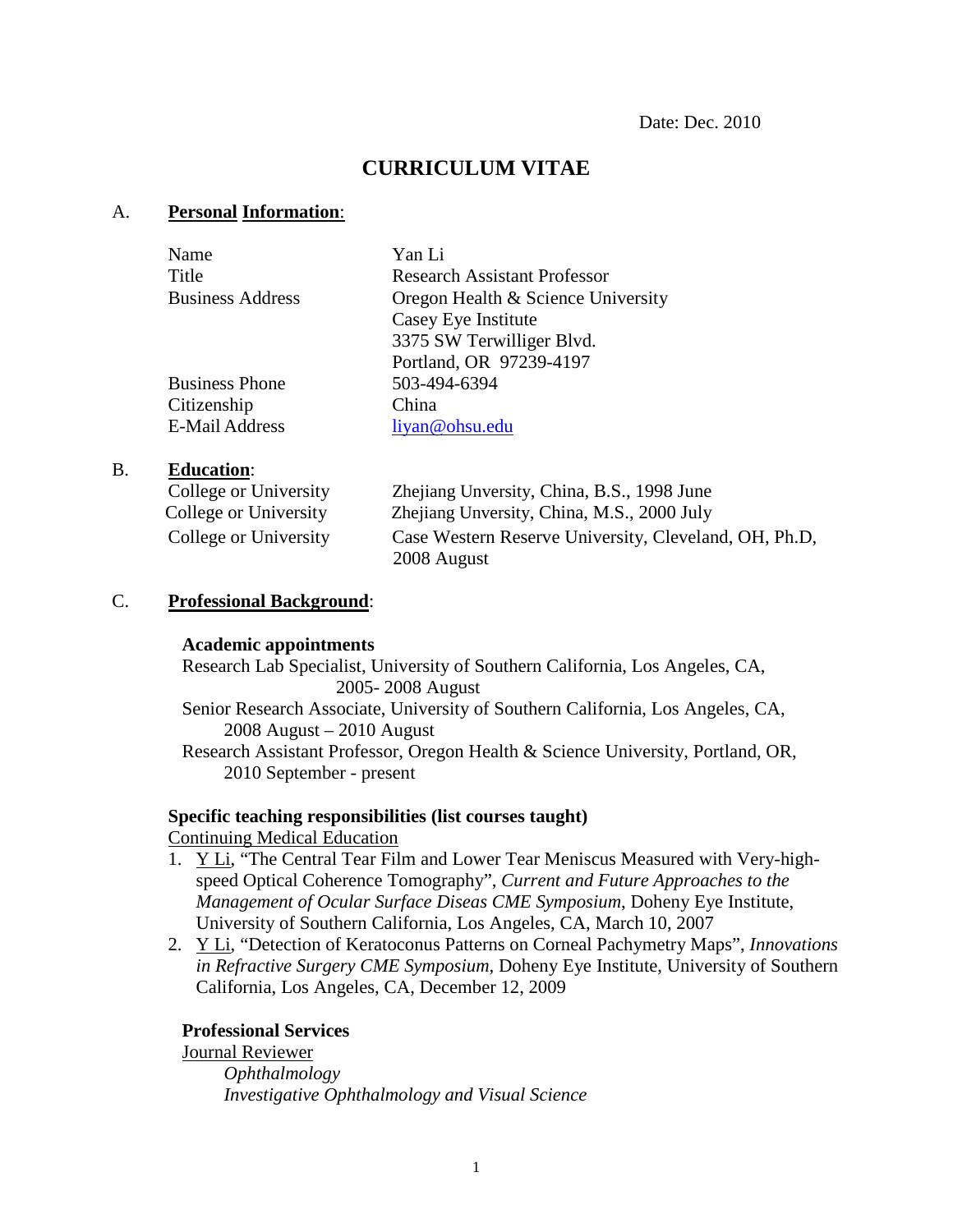*Journal of Refractive Surgery Journal of Cataract and Refractive Surgery British Journal of Ophthalmology Ophthalmic Surgery, Lasers & Imaging The Ocular Surface Biomedical Optics Express*

#### D. **Society Memberships**

#### **National**

ARVO-The Association for Research on Vision and Ophthalmology, 2001-present

### F. **Research Activities**

#### **Major Areas of Research Interest**

Optical coherence tomography (OCT) Medical image processing Refractive surgery Keratoconus Dry eye Uveitis Corneal power measurement Image guided intervention Visualization of three-dimensional images

#### **Research in Progress**

R01 EY017723-01 Huang (PI) 8/1/2006-7/31/2010 NIH/NEI The project aims to develop Fourier-domain high-speed high-resolution OCT for screening of eye bank corneas to detect previous refractive surgery and other defects that could pose a risk to transplant surgery. Eye Bank Cornea Screening with Optical Coherence Tomography Role: Co-investigator

R01 EY018184 Huang (PI) 3/1/2008-2/28/2011 NIH/NEI This project aims to develop Fourier-domain high-speed OCT for guiding excimer laser phototherapeutic keratectomy, femtosecond laser lamellar keratoplasty, and intraocular lens power calculation after laser vision correction. Guiding the Treatment of Anterior Eye Disease with Optical Coherence Tomography Role: Co-investigator

**Research Grants in Past Five Years** Carl Zeiss Meditec, Inc. Corneal and Anterior Segment Optical Coherence Tomography 1/1/2005-12/31/2006, Co-Investigator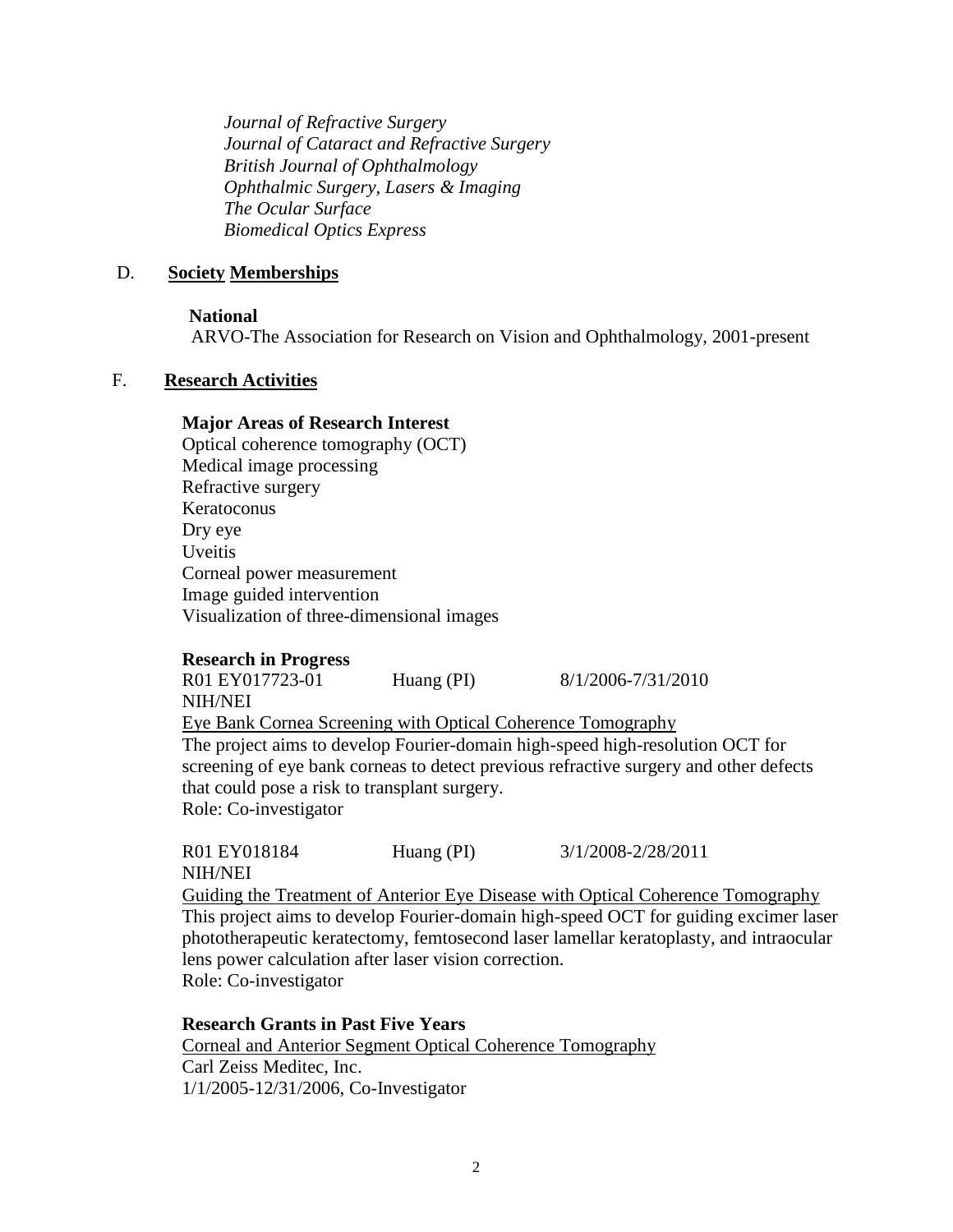# **BIBLIOGRAPHY**

## **PATENTS**

1. D Huang, O Tan, <u>Y Li</u>, "Method and apparatus for measuring a retinal sublayer characteristic" U.S. patent No. 7,347,548, issued March 25, 2008, expires May 2023.

### **PENDING PATENTS**

1. D Huang, J Song, Y Li, M Tang, "Method and apparatus to guide laser corneal surgery with optical measurement" U.S. patent application filed June 1, 2007

### **PEER REVIEW ARTICLES**

- 1. Huang D, Li Y, Radhakrishnan S. Optical coherence tomography of the anterior segment of the eye. *Ophthalmol Clin North Am* 2004;17:1-6.
- 2. Goldsmith JA, Li Y, Chalita MR, Westphal V, Patil CA, Rollins AM, Izatt JA, Huang D. Anterior chamber width measurement by high-speed optical coherence tomography. *Ophthalmology* 2005;112:238-44.
- 3. Chalita, MR, Li Y, Smith S, Patil C, Westphal V, Rollins AM, Izatt JA, Huang D. Highspeed optical coherence tomography of laser iridotomy. *Am J Ophthalmol* 2005;140:1133-6.
- 4. Li Y, Shekhar R, Huang D, Corneal pachymetry mapping with high-speed optical coherence tomography. *Ophthalmology* 2006;113:792-9.
- 5. Avila M, Li Y, Song JC, Huang D. High-speed optical coherence tomography for post-LASIK management. *J Cataract Refract Surg* 2006;32:1836-42.
- 6. Tang M, Li Y, Avila M, Huang D. Measurement of total corneal power before and after laser in situ keratomileusis with high-speed optical coherence tomography. *J Cataract Refract Surg* 2006;32:1843-50.
- 7. Lai MM, Tang M, Andrade EMM, Li Y, Khurana RN, Song JC, Huang D. Optical coherence tomography to assess intrastromal corneal ring segment depth in keratoconic eyes. *J Cataract Refract Surg* 2006;32:1860-5.
- 8. Bakri SJ, Singh AD, Lowder CY, Chalita MR, Li Y, Izatt JA, Rollins AM, Huang D. Imaging of iris lesions with high-speed optical coherence tomography. *Ophthalmic Surg Lasers Imaging* 2007;38:27-34.
- 9. Lin RC, Li Y, Tang M, McLain M, Rollins AM, Izatt JA, Huang D. Screening for previous refractive surgery in eye bank corneas using optical coherence tomography. *Cornea* 2007;26:594-9.
- 10. Li Y, Netto MV, Shekhar R, Krueger RR, Huang D. A longitudinal study of LASIK flap and stromal thickness with high-speed optical coherence tomography. *Ophthalmology* 2007;114:1124-32.
- 11. Khurana RN, Li Y, Tang M, Lai MM, Huang D. High-speed optical coherence tomography of corneal opacities. *Ophthalmology* 2007;114:1278-85.
- 12. Memarzadeh F, Li Y, Francis BA, Smith RE, Gutmark J, Huang D. Optical coherence tomography of the anterior segment in secondary glaucoma with corneal opacity after penetrating keratoplasty. *Br J Ophthalmol* 2007;91:189-92.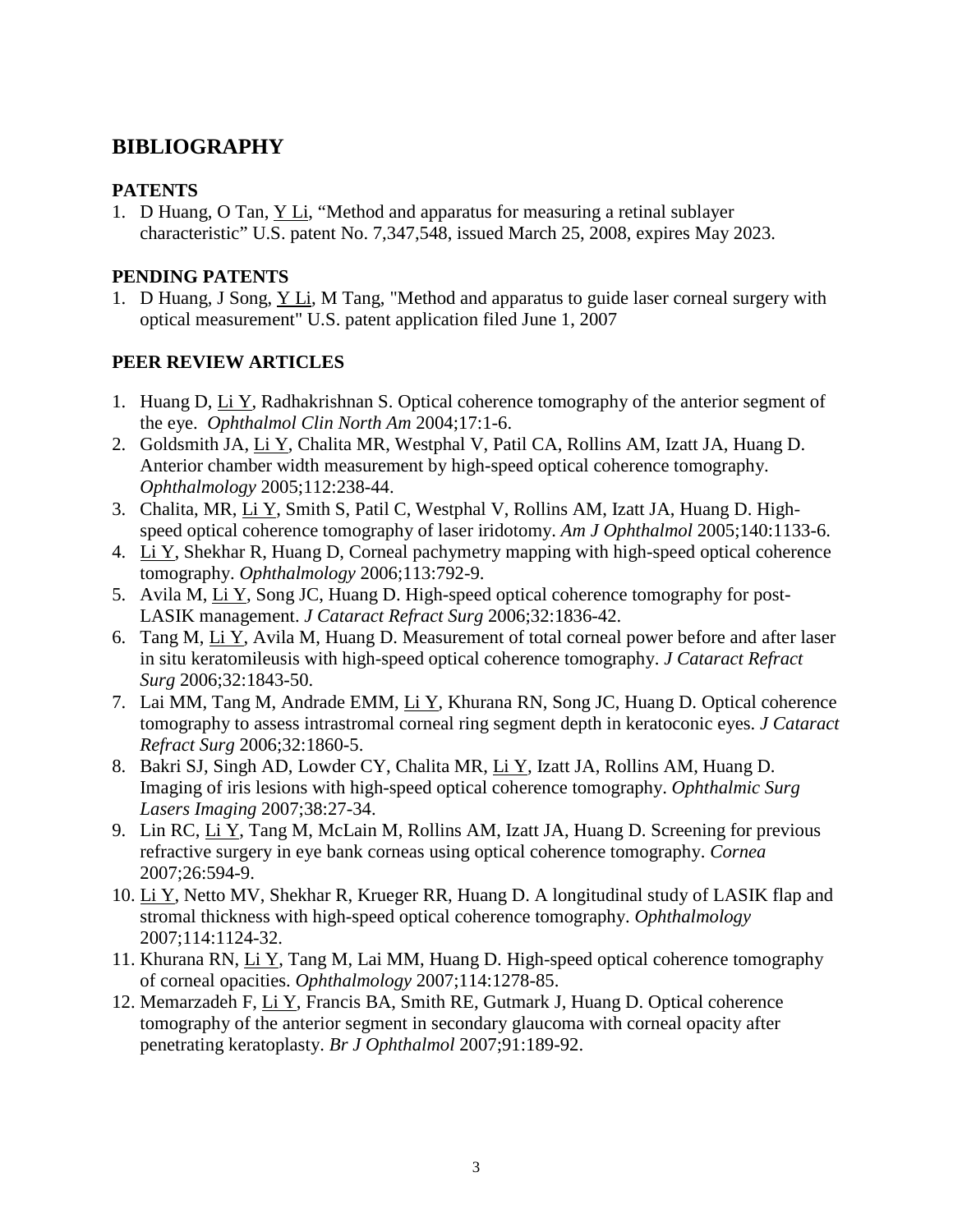- 13. Memarzadeh F, Tang M, Li Y, Chopra V, Francis BA, Huang D. Optical coherence tomography assessment of angle anatomy changes after cataract surgery. *Am J Ophthalmol* 2007; 144: 464-5.
- 14. Memarzadeh F, Li Y, Chopra V, Varma R, Francis BA, Huang D. Anterior segment optical coherence tomography for imaging the anterior chamber after laser peripheral iridotomy. *Am J Ophthalmol* 2007;143: 877-9.
- 15. Radhakrishnan S, See J, Smith SD, Nolan WP, Ce Z, Friedman DS, Huang D, Li Y, Aung T, Chew PTK. Reproducibility of anterior chamber angle measurements obtained with anterior segment optical coherence tomography. *Invest Ophthalmol Vis Sci* 2007;48: 3683-8.
- 16. Reddy HS, Li Y, Yiu SC, Irvine JA, Huang D. Optical coherence tomography of corneal and scleral melts. *Ophthalmic Surg Lasers Imaging* 2007;38:514-7.
- 17. Su DHW, Friedman DS, See JLS, Chew PTK, Chan YH, Nolan WP, Smith SD, Huang D, Zheng C, Li Y, Foster, PJ, Aung T. Degree of angle closure and extent of peripheral anterior synechiae: an anterior segment OCT study. *Br J Ophthalmol* 2008;92:103-7.
- 18. Schallhorn JM, Tang M, Li Y, Song JC, Huang D. Optical coherence tomography of clear corneal incisions for cataract surgery. *J Cataract Refract Surg* 2008;34:1561-5.
- 19. Li Y, Meisler DM, Tang M, Lu ATH, Thakrar V, Reiser BJ, Huang D, Keratoconus diagnosis with optical coherence tomography pachymetry mapping, *Ophthalmology*, 2008; 115: 2159-66.
- 20. Ramos JLB, Li Y, Huang D, Clinical and research applications of anterior segment optical coherence tomography, *Clin Exp Ophthalmol* 2009;37:81-89.
- 21. Salaroli CR, Li Y, Huang D, High-resolution optical coherence tomography visualization of LASIK flap displacement. *J Cataract Refract Surg* 2009; 35:1640-2.
- 22. Zhou S, Li Y, Lu ATH, Liu P, Tang M, Yiu SC, Huang D, Reproducibility of tear meniscus measurement by Fourier-domain optical coherence tomography: a pilot study. *Ophthalmic Surg Lasers Imaging,* 2009; 40:442-7.
- 23. Li Y, Tang M, Zhang X, Salaroli CH, Ramos JL, Huang D. Pachymetric mapping with Fourier-domain optical coherence tomography. *J Cataract Refract Surg,* 2010; 36: 834-839.
- 24. Tang M, Li Y, Huang D. An intraocular lens power calculation formula based on optical coherence tomography: a pilot study. *J of Refract Surg*, 2010; 26: 430-437.
- 25. Tang M, Chen A, Li Y, Huang D. Corneal power measurement with optical coherence tomography. *J Cataract Refract Surg,* 2010; 36: 2115-2122.

### **ARTICLES IN PRESS**

1. Salaroli CH, Li Y, Zhang X, Tang ML, Ramos JL, Allemann N, Huang D. Repeatability of LASIK flap thickness by Fourier-domain optical coherence tomography. J Cataract Refract Surg, in press.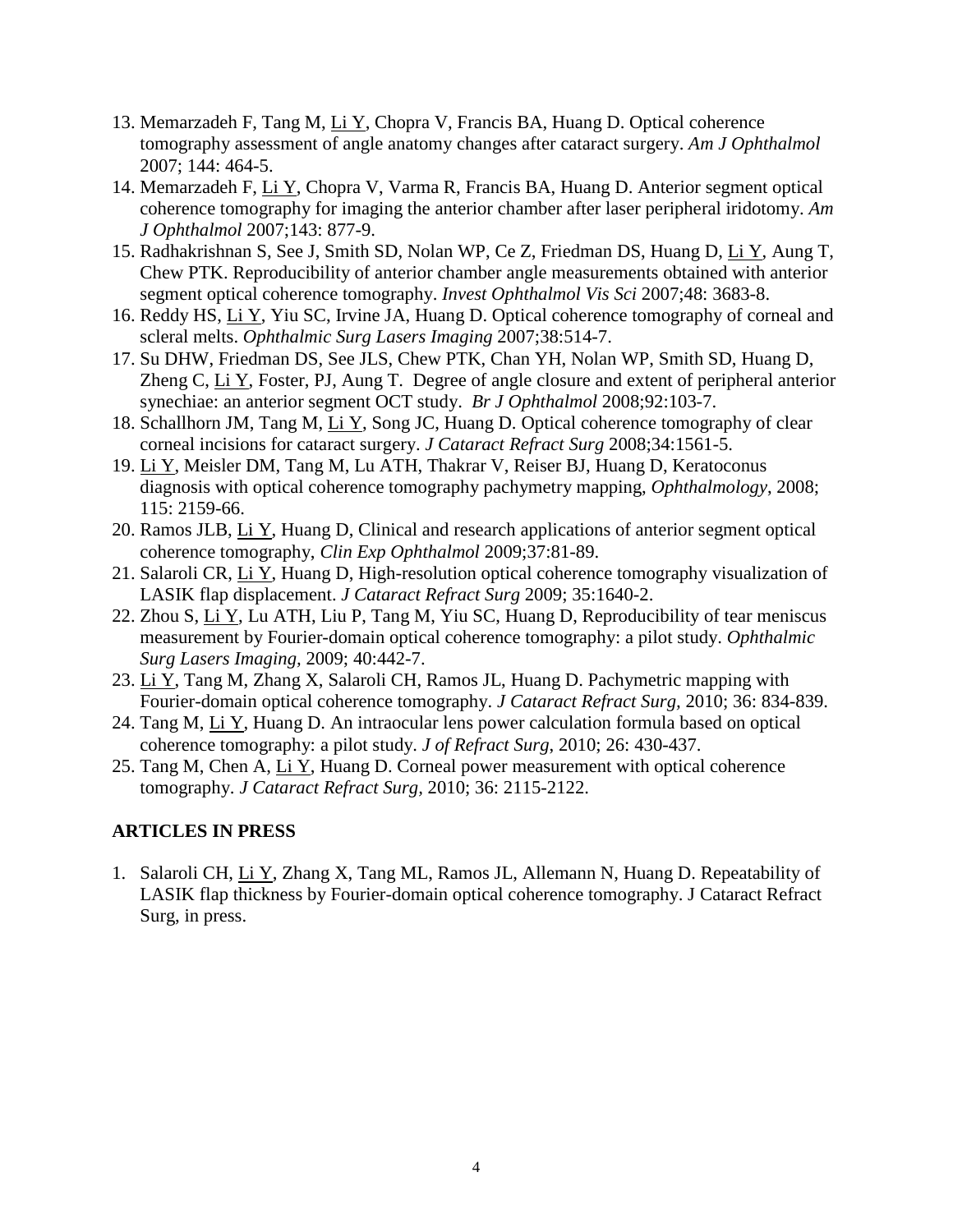## **BOOK CHAPTERS**

- 1. Chalita MR, Huang D, Li Y, Radhakrishman S. Tomografia de coerencia optica de cornea e segmento anterior. in *Cirurgia Refractiva*. Alves MR, Chamon W, Nose W, editors. Rio de Janeiro, Brasil: Cultura Medica; 2003.
- 2. Chalita MR, Huang D, Li Y, Radhakrishman S. Aspectos basicos da tomografia de coerencia optica de cornea e segmento anterior (CAS OCT). in *Cirurgia Refractiva*, Alves MR, Chamon W, Nose W, editors. Rio de Janeiro, Brasil: Cultura Medica; 2003.
- 3. Huang D, Li Y, Radhakrishnan S, Chalita MR. Corneal and anterior segment optical coherence tomography. in *Optical Coherence Tomography of Ocular Diseases*, 2nd Edition, Schuman JS, Puliafito CA, Fujimoto JG, editors. Thorofare, NJ: SLACK, Inc.; 2004:663- 673.
- 4. Li Y , Huang D. Keratoconus screening. in *Anterior Segment Optical Coherence Tomography*. Steinert, RF Huang D, editors. Thorofare, NJ: SLACK; 2008:11-20.
- 5. Radhakrishnan S, Li Y, Huang D. Quantitative measurement of the anterior chamber angle with optical coherence tomography. in *Anterior Segment Optical Coherence Tomography*. Steinert RF, Huang D, editors. Thorofare, NJ: SLACK; 2008:109-115.
- 6. Huang D, Li Y, Tang M. Anterior Eye Imaging with Optical Coherence Tomography. in *Optical Coherence Tomography: Technology and Applications*. Drexler W, Fujimoto JG, editors. Springer; 2008: 961-79
- 7. Heur M, Li Y , Huang D. Anterior segment optical coherence tomography. in *Cornea*, 3rd Edition, Krachmer JH, Mannis MJ, Holland EJ, editors. Elsevier Ltd; to be published in 2010.
- 8. Li Y , Huang D. Anterior segment scan patterns. in *Imaging the Eye from Front to Back with the RTVue Optical Coherence Tomography*, Huang D, Duker J, Fujimoto J, Lumbroso B, Schuman J, Weinreb R, editors. Thorofare, NJ: SLACK Inc.; 2010:23-29.
- 9. Huang D, Li Y , Tang M. Interpretation of corneal images. in *Imaging the Eye from Front to Back with the RTVue Optical Coherence Tomography*, Huang D, Duker J, Fujimoto J, Lumbroso B, Schuman J, Weinreb R, editors. Thorofare, NJ: SLACK Inc.; 2010:39-45.
- 10. Memarzadeh F, Mahdaviani S, Li Y . Interpretation of Angle Images. in *Imaging the Eye from Front to Back with the RTVue Optical Coherence Tomography*, Huang D, Duker J, Fujimoto J, Lumbroso B, Schuman J, Weinreb R, editors. Thorofare, NJ: SLACK Inc.; 2010:47-51.
- 11. Li Y , Tang M, Huang D. Keratoconus screening. in *Imaging the Eye from Front to Back with the RTVue Optical Coherence Tomography*, Huang D, Duker J, Fujimoto J, Lumbroso B, Schuman J, Weinreb R, editors. Thorofare, NJ: SLACK Inc.; 2010:103-107.
- 12. Salaroli CR, Trokel S, Binder P, Li Y, Huang D. Refractive surgery. in *Imaging the Eye from Front to Back with the RTVue Optical Coherence Tomography*, Huang D, Duker J, Fujimoto J, Lumbroso B, Schuman J, Weinreb R, editors. Thorofare, NJ: SLACK Inc.; 2010:109-122.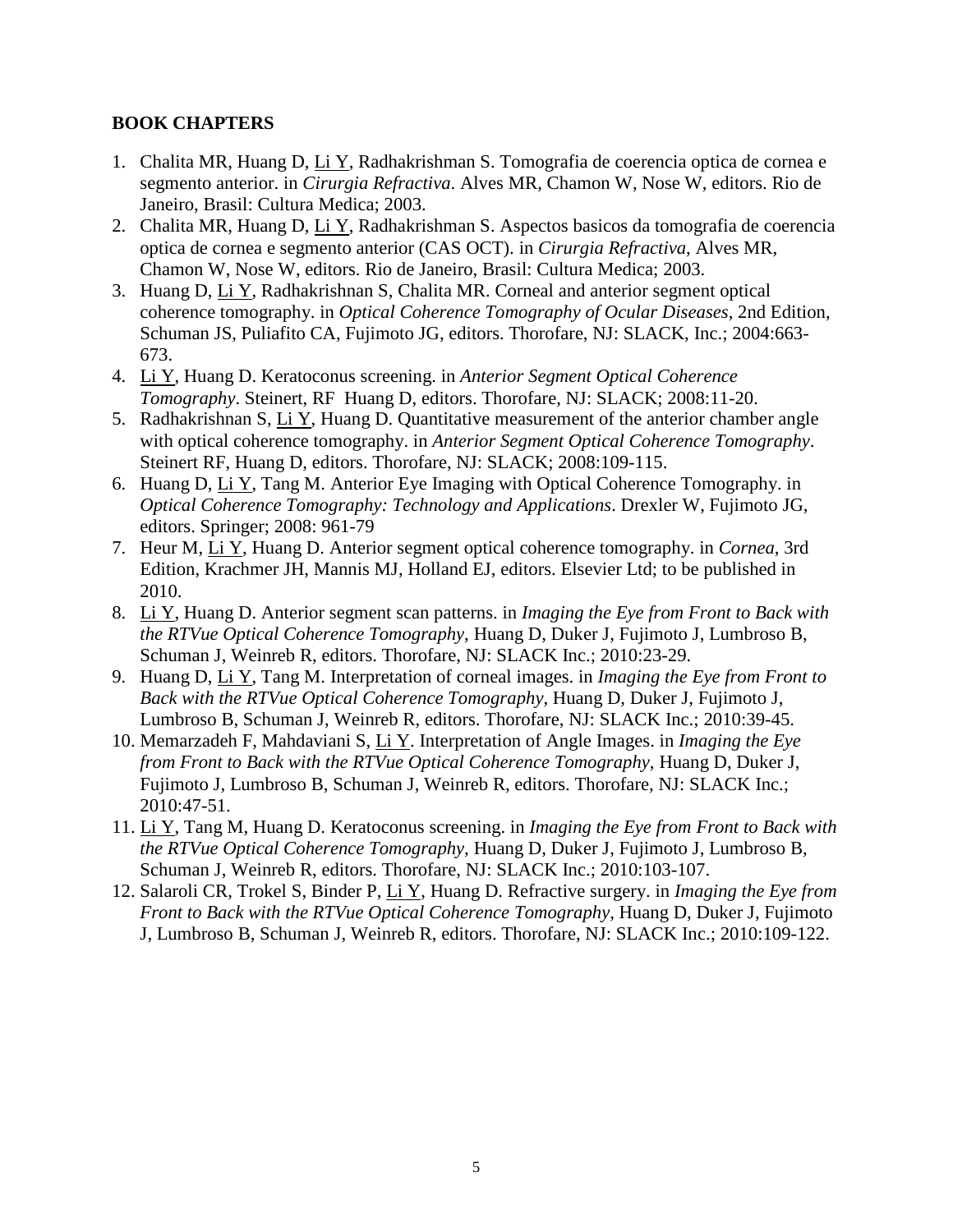## **ABSTRACTS**

- 1. Y Li, R Shekhar, D Huang, "Corneal anatomic changes after LASIK measured by Arc-Scanning optical coherence tomography and ultrasonic pachymeter" Association for Research in Vision and Ophthalmology meeting, Ft Lauderdale, FL, May 2002, *Invest Ophthalmol Vis Sci*, Supplement 2002;43:Abstract#153.
- 2. S Radhakrishnan, Y Li, D Huang, V Westphal, R Shakhar, AM Rollins, JA Izatt. "Optical coherence tomography imaging of LASIK flaps using 08 micron and 13 micron wavelengths of light: A comparison study" Association for Research in Vision and Ophthalmology meeting, Ft Lauderdale, FL, May 2002, *Invest Ophthalmol Vis Sci*, Supplement 2002;43: Abstract#163.
- 3. J Goldsmith, **Y Li**, MR Chalita, V Westphal, C Patil, A Rollind, E Acol, D Huang. "Anterior chamber width measurement by optical coherence tomography". American Academy of Opthalmology Annual Meeting*,* Orlando, FL, October 2002.
- 4. D Huang, MR Chalita, *Y Li*, CY Lowder, DM Meisler, AM Rollins, JA Izatt. "High-speed optical coherence tomography of anterior segment surgical anatomy and pathology." Association for Research in Vision and Ophthalmology Annual Meeting, Ft Lauderdale, FL, May 2003, *Invest Ophthalmol Vis Sci*, Supplement 2003;44: Abstract#3196.
- 5. JA Goldsmith, YLi, MR Chalita, V Westfall, C Patel, AM Rollins, J Izatt, D Huang. " Anterior chamber width measurement by optical coherence tomography." Association for Research in Vision and Ophthalmology Annual Meeting, Ft Lauderdale, FL, May 2003, *Invest Ophthalmol Vis Sci*, Supplement 2003;44:Abstract#3603.
- 6. Y Li, MR Chalita, J Goldsmith, V Westphal, BA Bower, R Shakhar, AM Rollins, JA Izatt, D Huang. "Automated anterior chamber biometry with high-speed optical coherency tomography", Association for Research in Vision and Ophthalmology Annual Meeting, Ft Lauderdale, FL, May 2003, *Invest Ophthalmol Vis Sci*, Supplement 2003;44: Abstract#3604.
- 7. O Tan, Y Li, D Huang, "Measurement of ganglion cell layer and inner plexiform layer thickness with optical coherence tomography", Association for Research in Vision and Ophthalmology Annual Meeting, Ft Lauderdale, FL, May 2003, *Invest Ophthalmol Vis Sci*, Supplement 2003;44: Abstract#4926
- 8. D Huang, O Tan, Y Li, H Ishikawa, J Schuman. "Retinal ganglion cell layer and inner plexiform layer thickness measurement with optical coherence tomography." International Society for Imaging in the Eye Inaugural Meeting, Ft Lauderdale, May 2003.
- 9. Y Li, C Lowder, VL Perez, D Huang. "In vivo aqueous cells and flare measurement with high-speed optical coherence tomography." 2nd Annual International Society for Imaging in the Eye Ft Lauderdale, FL, April 23-24, 2004.
- 10. D Huang, **Y Li.** "Profiling LASIK flap thickness with high-speed optical coherence tomography" 2nd Annual International Society for Imaging in the Eye Ft Lauderdale, FL, April 23-24, 2004.
- 11. Y Li, R Shekhar, V Thakrar, DM Meisler, D Huang. "Pachymetric map of kerotoconus eyes with high-speed optical coherence tomography." Association for Research in Vision and Ophthalmology, Ft Lauderdale, FL, 2004, *Invest Ophthalmol Vis Sci*, Supplement 2004;45:Abstract#140.
- 12. D Huang, **Y Li.** "Reproducibility of pachymetric mapping with high-speed optical coherence tomography" Association for Research in Vision and Ophthalmology, Ft Lauderdale, FL, 2004, *Invest Ophthalmol Vis Sci*, Supplement 2004;45: Abstract#141.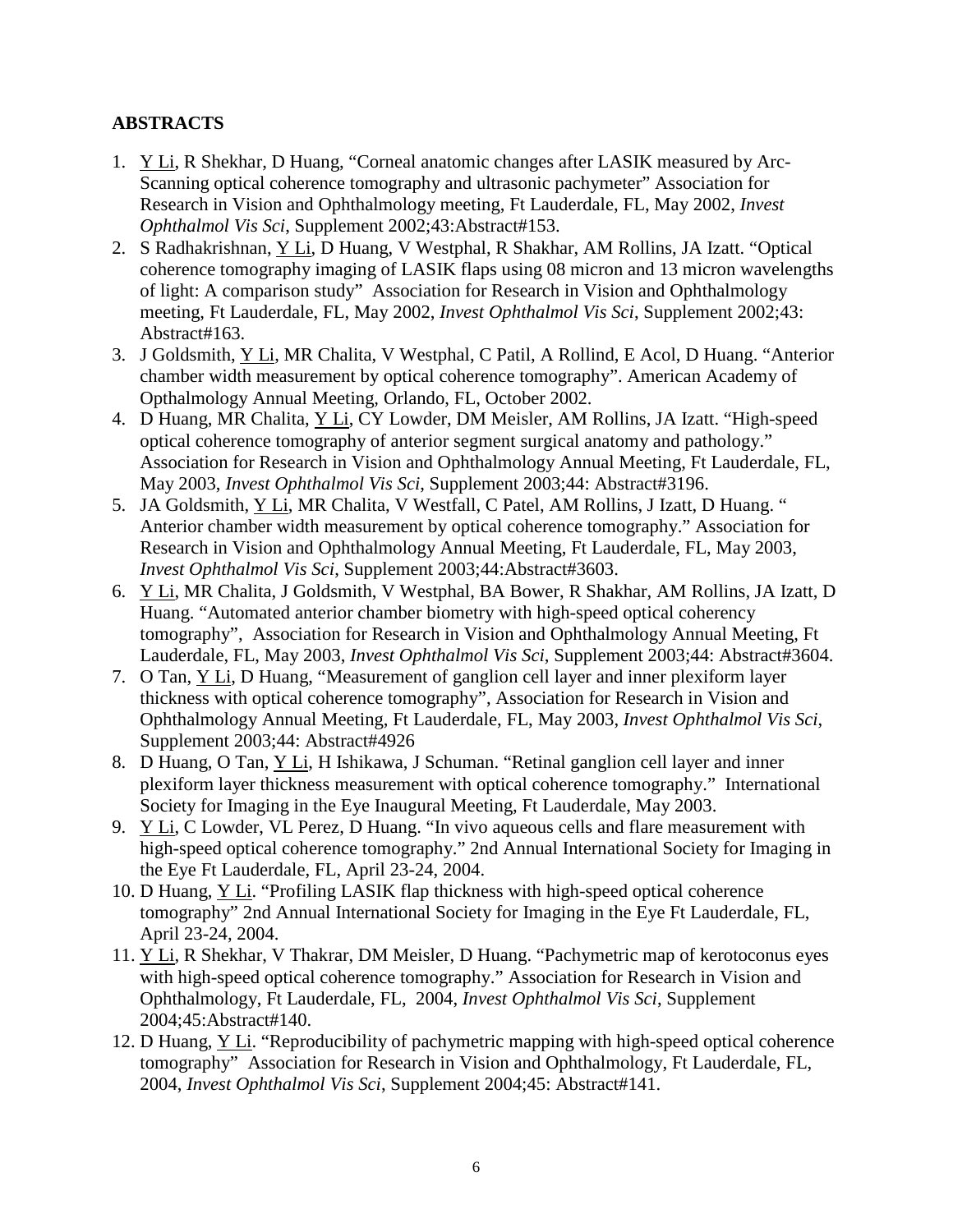- 13. PC Gupta, MR Chalita, *Y Li*, MV Netto, D Huang. "Measurement of anterior segment anatomy during accommodation with high-speed optical coherence tomography" Association for Research in Vision and Ophthalmology, Ft Lauderdale, FL, 2004, *Invest Ophthalmol Vis Sci*, Supplement 2004;45: Abstract#1138.
- 14. S Radhakrishnan, MV Netto,  $Y Li$ , MR Chalita, D Huang. "Biometry of the anterior chamber with high-speed optical coherence tomography," Association of Research in Vision and Ophthalmology, Ft Lauderdale, FL, 2004, *Invest Ophthalmol Vis Sci*, Supplement 2004;45: Abstract#2377.
- 15. CY Lowder, *Y Li*, VL Perez, D Huang. "Anterior chamber cell grading with high-speed optical coherence tomography" Association for Research in Vision and Ophthalmology, Ft Lauderdale, FL, 2004, *Invest Ophthalmol Vis Sci*, Supplement 2004;45: Abstract#3372.
- 16. MR Chalita, **Y Li**, MV Netto, D Huang. "Anterior segment optical coherence tomography analysis during accommodation in a human eye." American Society of Cataract and Refractive Surgery, San Diego, CA, May 1-5, 2004.
- 17. MV Netto, *Y Li*, MR Chalita, S Radhakrishnan, D Huang. "Corneal and anterior segment optical coherence tomography for anterior chamber biometry." American Society of Cataract and Refractive Surgery, San Diego, CA, May 1-5, 2004.
- 18. D Huang, RC Lin, Y Li, M Tang. "Screening for previous LASIK in eye bank corneas using optical coherence tomography." World Cornea Congress V, Washington DC, April 13-15, 2005.
- 19. D Huang, **Y Li.** "Mapping LASIK flap thickness with high-speed optical coherence tomography." Association forResearch in Vision and Ophthalmology, Ft Lauderdale, FL, 2005, *Invest Ophthalmol Vis Sci*, Supplement 2005;46:Abstr#1077.
- 20. Y Li, MR Chalita, D Huang. "Measurement of lens curvature change during accommodation with high-speed optical coherence tomography." Association for Research in Vision and Ophthalmology, Ft Lauderdale, FL, 2005, *Invest Ophthalmol Vis Sci*, Supplement 2005;46:Abstr#2554.
- 21. RC Lin, *Y Li*, M Tang, D Huang. "Screening for previous LASIK in eye bank corneas using optical coherence tomography." Association for Research in Vision and Ophthalmology, Ft Lauderdale, FL, 2005, *Invest Ophthalmol Vis Sci*, Supplement 2005;46:Abstr#2744.
- 22. M Avila, *Y Li*, JC Song, D Huang. "High-speed optical coherence tomography for post-lasik management." Association for Research in Vision and Ophthalmology, Ft Lauderdale, FL, 2006, *Invest Ophthalmol Vis Sci*, Supplement 2006;47:Abstr#522.
- 23. M Tang, *Y Li*, M Avila, D Huang. "Corneal power change after LASIK accessed by highspeed optical coherence tomography**."** Association for Research in Vision and Ophthalmology, Ft Lauderdale, FL, 2006, *Invest Ophthalmol Vis Sci*, Supplement 2006;47:Abstr#583.
- 24. Y Li, M Tang, D Huang. "LASIK flap reflectivity analysis with optical coherence tomography." Association for Research in Vision and Ophthalmology, Ft Lauderdale, FL, 2006, *Invest Ophthalmol Vis Sci*, Supplement 2006;47:Abstr#4333.
- 25. J Schallhorn, M Tang, Y Li, D Huang. "Analysis of clear corneal incisions for cataract surgery using optical coherence tomography." Association for Research in Vision & Ophthalmology Annual Meeting, Fort Lauderdale, FL, .2007, *Invest Ophthalmol Vis Sci*, Supplement 2007;48:Abstr#1085.
- 26. BJ Reiser, J Schallhorn, M Tang, Y Li, D Huang. "Measuring the anterior corneal vault using the Visante anterior segment OCT: a novel diagnostic tool for keratoconus." Association for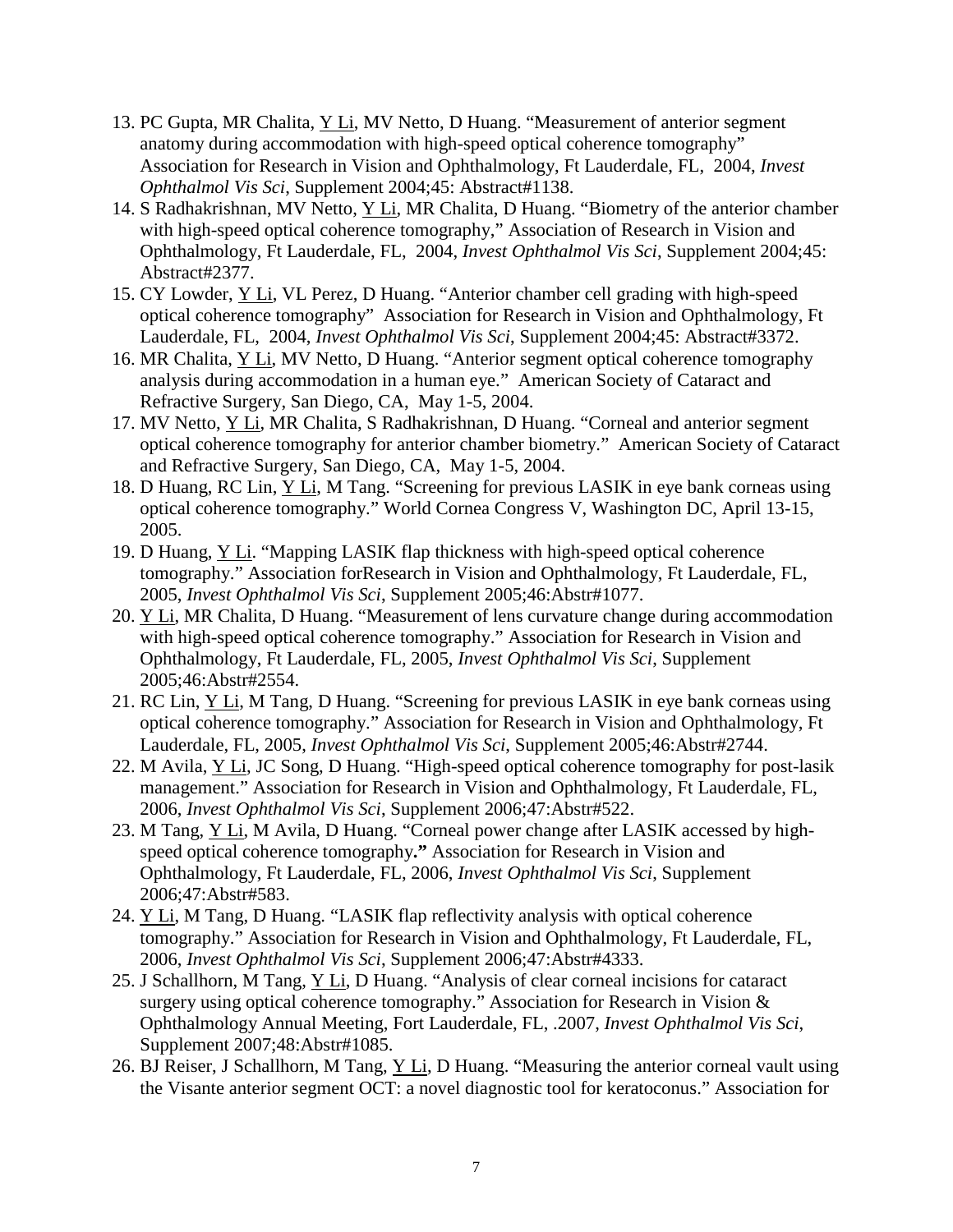Research in Vision & Ophthalmology Annual Meeting, Fort Lauderdale, FL, 2007, *Invest Ophthalmol Vis Sci*, Supplement 2007;48:Abstr#1851.

- 27. F Memarzadeh, M Tang, Y Li, V Chopra, BA Francis, D Huang. "Anterior segment OCT for imaging the change in anterior chamber angle morphology after cataract surgery." Association for Research in Vision & Ophthalmology Annual Meeting, Fort Lauderdale, FL, 2007, *Invest Ophthalmol Vis Sci*, Supplement 2007;48:Abstr#3855.
- 28. Y Li, M Tang, V Thakrar, DM Meisler, D Huang. "Keratoconus screening with high-speed optical coherence tomography." Association for Research in Vision & Ophthalmology Annual Meeting, Fort Lauderdale, FL, 2007, *Invest Ophthalmol Vis Sci*, Supplement 2007;48:Abstr#4019.
- 29. M Tang, *Y Li*, D Huang. "An optical coherence tomography-based intraocular lens formula." Association for Research in Vision & Ophthalmology Annual Meeting, Fort Lauderdale, FL, 2007, *Invest Ophthalmol Vis Sci*, Supplement 2007;48:Abstr#5435.
- 30. H-K V Ho, Y Li, M Tang, S Iyer, W May, D Huang. "Differential diagnosis of eccentric corneal steepening after hyperopic LASIK by optical coherence tomography." Association for Research in Vision & Ophthalmology Annual Meeting, Ft Lauderdale, FL, 2008, *Invest Ophthalmol Vis Sci*, Supplement 2008;48:Abstr#2810.
- 31. Y Li, O Tan, M Tang, D Huang. "Corneal epithelial thickness mapping with fourier-domain optical coherence tomography." Association for Research in Vision & Ophthalmology Annual Meeting, Ft Lauderdale, FL, 2008, *Invest Ophthalmol Vis Sci*, Supplement 2008;48:Abstr#2813.
- 32. V Chen-Espinoza, T Nakamura, *Y Li*, M Trousdale, JA Irvine, D Huang. "High-resolution optical coherence tomography of acanthamoeba keratitis." Association for Research in Vision & Ophthalmology Annual Meeting, Ft Lauderdale, FL, 2008, *Invest Ophthalmol Vis Sci*, Supplement 2008;48:Abstr#2818.
- 33. JB Ramos, G Baikoff, *Y Li*, M Tang, D Huang. "Sensitivity of kereatoconus screening with optical coherence tomography." Association for Research in Vision & Ophthalmology Annual Meeting, Ft Lauderdale, FL, 2008, *Invest Ophthalmol Vis Sci*, Supplement 2008;48:Abstr#3273.
- 34. J Schallhorn, M Tang, Y Li, D Huang. "Keratoconus, corneal refractive index changes in keratoconus." Association for Research in Vision & Ophthalmology Annual Meeting, Ft Lauderdale, FL, 2008, *Invest Ophthalmol Vis Sci*, Supplement 2008;48:Abstr#4345.
- 35. CR Salaroli, *Y Li*, JLB Ramos, D Huang. "Repeatability of LASIK flap measurement with Fourier-domain optical coherence tomography." Association for Research in Vision & Ophthalmology Annual Meeting, Ft Lauderdale, FL, May 3-7, 2009, *Invest Ophthalmol Vis Sci*, Supplement 2009; Abstr#589
- 36. D Huang, M Tang, **Y Li.** "Quantification of keratoconic focal thinning on pachymetry maps by fitting of Gaussian waveform." Association for Research in Vision & Ophthalmology Annual Meeting, Ft Lauderdale, FL, May 3-7, 2009, *Invest Ophthalmol Vis Sci*, Supplement 2009; Abstr#3548.
- 37. Y Li, D Huang. "Pupil size and iris thickness difference between Asians and Caucasians measured by optical coherence tomography." Association for Research in Vision & Ophthalmology Annual Meeting, Ft Lauderdale, FL, May 3-7, 2009, *Invest Ophthalmol Vis Sci*, Supplement 2009; Abstr#5785.
- 38. M Tang, **Y Li**, D Huang. "Corneal topography and power measurement with optical coherence tomography." Association for Research in Vision & Ophthalmology Annual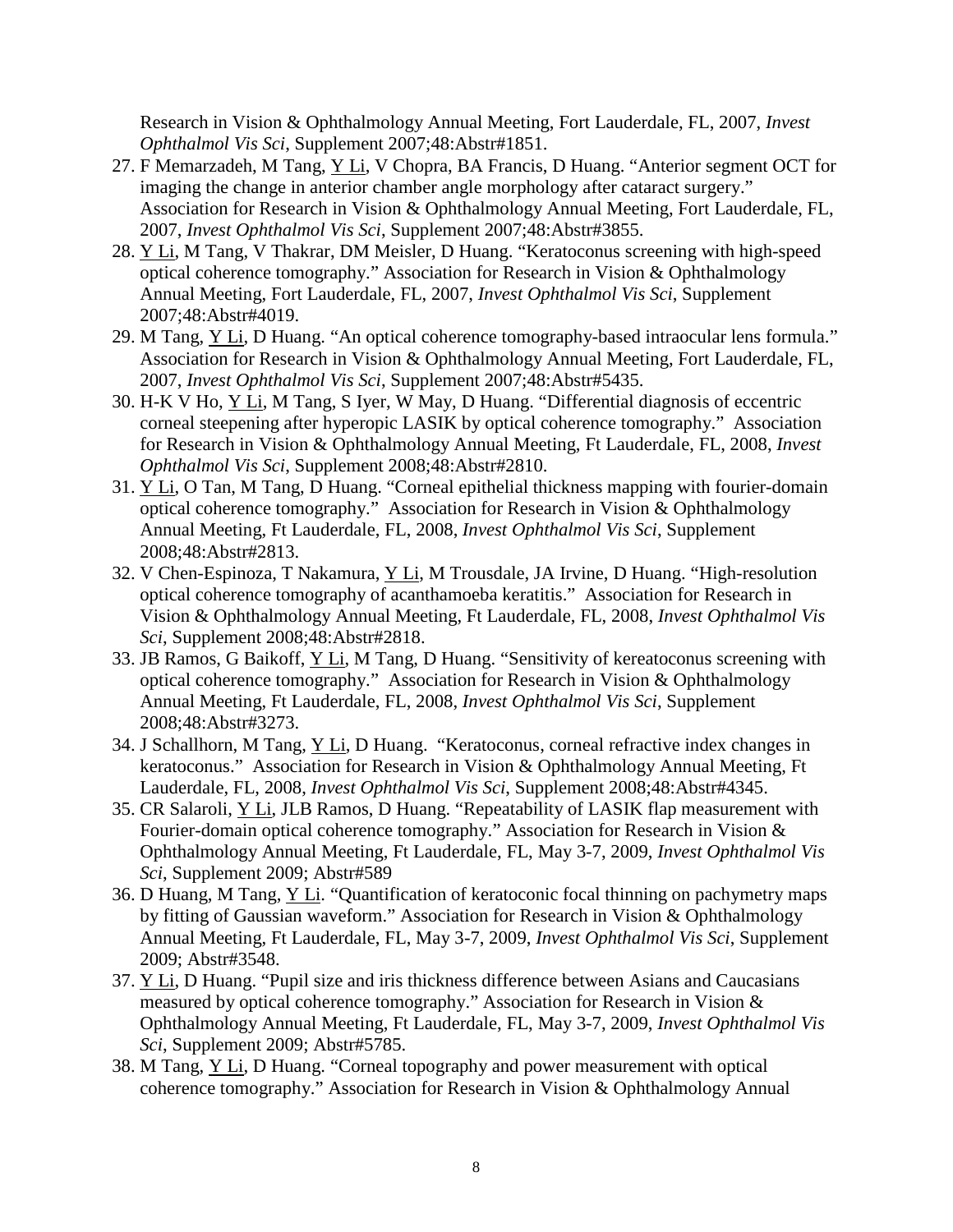Meeting, Ft Lauderdale, FL, May 3-7, 2009, *Invest Ophthalmol Vis Sci*, Supplement 2009; Abstr#5791.

- 39. MC Bujak, D Huang, SR Sadda, Y Li, P Nguyen, RK Pappuru, S Yiu. "Serial measurement of tear meniscus by Fourier-domain optical coherence tomography after instillation of artificial tears in patients with dry eyes." Association for Research in Vision & Ophthalmology Annual Meeting, Ft Lauderdale, FL, May 2-6, 2010, *Invest Ophthalmol Vis Sci*, Supplement 2010; Abstr#3374.
- 40. P Nguyen, D Huang, SR Sadda, RR Pappuru, S Ramos, Y Li, SC Yiu. "Correlation between optical coherence tomography tear meniscus parameters and schirmer's test and tear break-up time." Association for Research in Vision & Ophthalmology Annual Meeting, Ft Lauderdale, FL, May 2-6, 2010, *Invest Ophthalmol Vis Sci*, Supplement 2010; Abstr#3376.
- 41. M Tang, *Y Li*, D Huang. "Intraocular lens power calculation based on Fourier-domain optical coherence tomography." Association for Research in Vision & Ophthalmology Annual Meeting, Ft Lauderdale, FL, May 2-6, 2010, *Invest Ophthalmol Vis Sci*, Supplement 2010; Abstr#5692.
- 42. NM Samy El Gendy, *Y Li*, D Huang, X Zhang. "Pachymetric mapping repeatability using Fourier-domain optical coherence tomography in corneal opacities." Association for Research in Vision & Ophthalmology Annual Meeting, Ft Lauderdale, FL, May 2-6, 2010, *Invest Ophthalmol Vis Sci*, Supplement 2010; Abstr#5816.
- 43. Y Li, O Tan, D Huang. "Corneal epithelial thickness mapping in normal and keratoconic eyes with Fourier-domain optical coherence tomography." Association for Research in Vision & Ophthalmology Annual Meeting, Ft Lauderdale, FL, May 2-6, 2010, *Invest Ophthalmol Vis Sci*, Supplement 2010; Abstr#5819.

## **CONFERENCE PROCEEDINGS**

- 1. Y Li, O Tan, HL Duan. A knowledge-based system for Segmentation and Classification of MR Images. Proceeding of Computer Assisted Radiology and Surgery, 567-571, 2000.6-7
- 2. O Tan, Y Li, HL Duan, WX Lu. Knowledge-based Tumor Segmentation in MR Images. Proceedings of IEEE-EMBS Asia-Pacific Conference on Biomedical Engineering. 256-257, 2000.9
- 3. Y Li, O Tan, HL Duan, WX Lu. Comparison of Image Fusion Methods in Atlas-based Medical Image Analysis. Proceedings of IEEE-EMBS Asia-Pacific Conference on Biomedical Engineering, 290-291, 2000.9
- 4. Y Li, R Shekhar, D Huang. Segmentation of 830- and 1310-nm LASIK corneal optical coherence tomography images. In: Sonka M, Fitzpatrick JM, eds. Medical Imaging 2002: Image Processing. Proceedings of SPIE Vol. 4684; 2002: 167-78

## **INVITED LECTURES**

- 1. Frontiers in Optics 2005, the 89<sup>th</sup> OSA annual meeting, Laser Science XXI, Tucson, Arizona. "Corneal and anterior segment optical coherence tomography." Oct. 16-20, 2005.
- 2. School of Ophthalmology and Optometry, Wenzhou Medical College, Wenzhou, China. "Anterior segment optical coherence tomography." Jun. 26, 2008.

## **CONFERENCE PLATFORM PRESENTATIONS**